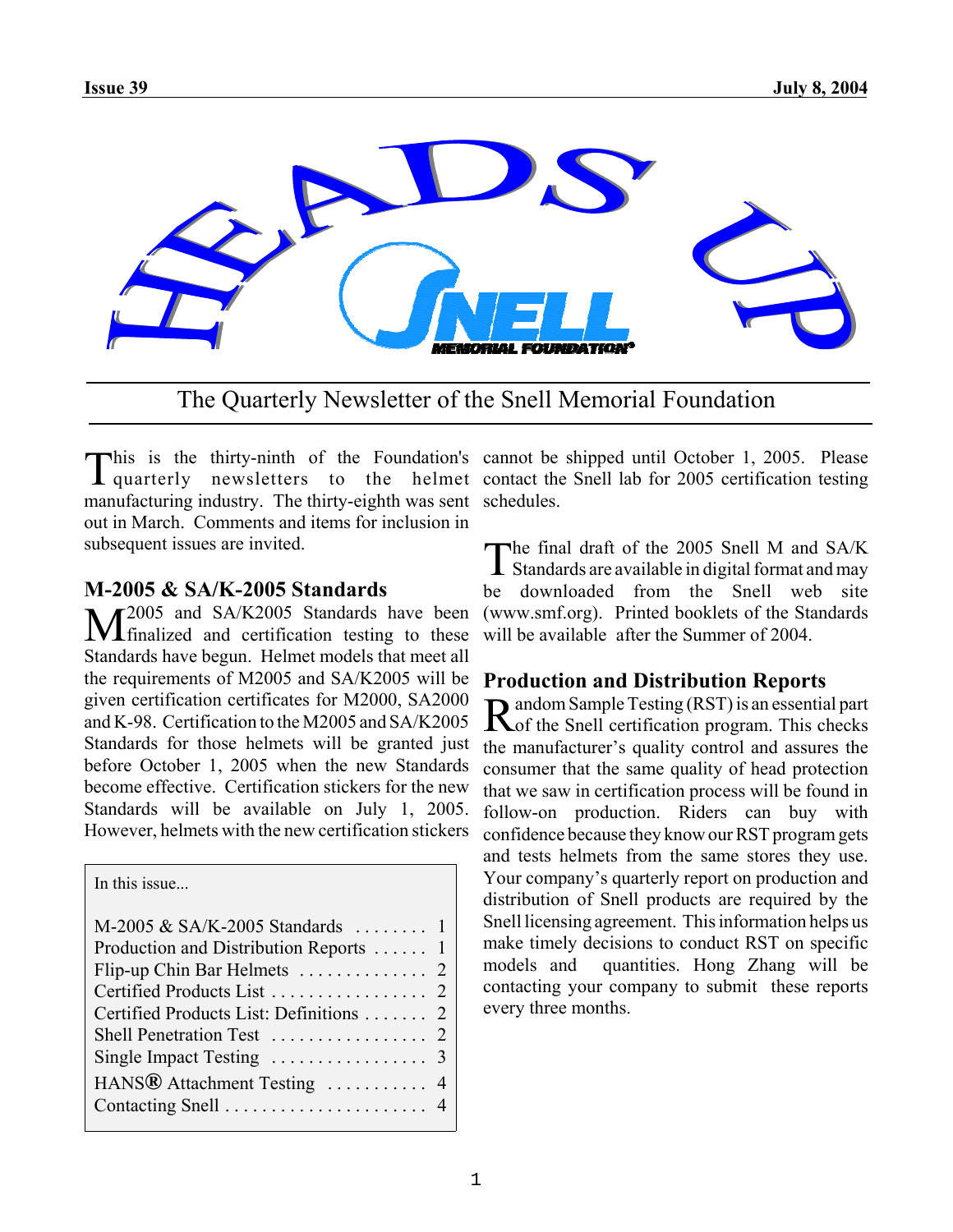# **Flip-Up Chin Bar Helmets**

There have been numerous inquiries about the lack of Snell certified helmets with the flip-up chin bar configuration. Many riders told us that although they would like the convenience offered by the flip-up design but would not buy one because none was Snell certified. Snell will waive fees for prototype testing to encourage development of Snell certified models with the flip-up chin bar design.

# **Certified Products Lists**

Whether you are a consumer, a helmet designer, a manufacturer, a distributor, or a Snell staffer, helmet names can be very confusing. A single Snell certified helmet may be sold under several different model names, size designations and even brand names. If well chosen names help helmets onto people's heads, we're in favor. But, please let us know.

The Foundation posts lists of Snell certified products on its web site, *www.smf.org*. Snell recently has received information from you to update the name, size, and production status of certified products on this list. Please help us keep this list current by checking frequently and pointing out any errors and omissions.

Since many people check these lists, missing or<br>Smisspelled entries may represent lost sales while entries for discontinued items will create frustration and disappointment. Once we certify a helmet, we want everyone to know about your products. Please help us get it right.

### **Certified Products Lists: Definitions**

When we first certify a helmet, we know it by its<br>CertID, 8 alphamerics plus a hyphen that **CertID**, 8 alphamerics plus a hyphen that identify the Snell lab, test number and year for the certification. We add to this the **Manufacturer, Cert Model** and **Cert Size** information that we recorded when the helmets were first scheduled for testing. These are usually the brand, model and size designations that will first appear on our lists of certified products. However, manufacturers often want to sell the same headgear under a different

model name and, perhaps, pad it out to accommodate a broader range of head sizes. More than a few manufacturers are also providing Snell certified headgear as OEM items for distributors to sell under their own brand names. So we've added the terms **Brand**, **SoldAs Model** and **SoldAs Size** to our database to help us keep track.

Whenever a manufacturer wishes, we're ready to add new halmot dividends  $\bf{V}$  add new helmet designations to our lists. However, the manufacturer must advise us in writing with the following information:

- 1. **CertID** from the lower right corner of the original Snell Certificate. The Cert Model and Cert Size may be helpful but the CertID is the necessary information.
- 2. **Brand** usually but not always the manufacturer name
- 3. **SoldAs Model** the new model designation
- 4. **SoldAs Size(s)** the consumer size designations

The new designation is likely to have two or more<br>
Shell sizes. If this is the case, all the different CertID's should be listed and the SoldAs Size(s) for each.

The application should also state that the helmets<br>themselves will be identical to the samples first submitted for certification. Any structural changes may require a new certification test.

### **Shell Penetration Test**

The shell penetration test in the first Snell standards could more reasonably have been called a shell deflection test. A four pound, pointed impactor was dropped through three feet onto a section of helmet that was supported on an upright hollow cylinder with an inner diameter of one and three quarter inches. If the shell deflected more than 3/8 of an inch into the hollow, the helmet was rejected.

The current shell penetration test drops a heavier<br>impactor, 3 kg, from considerably higher, 3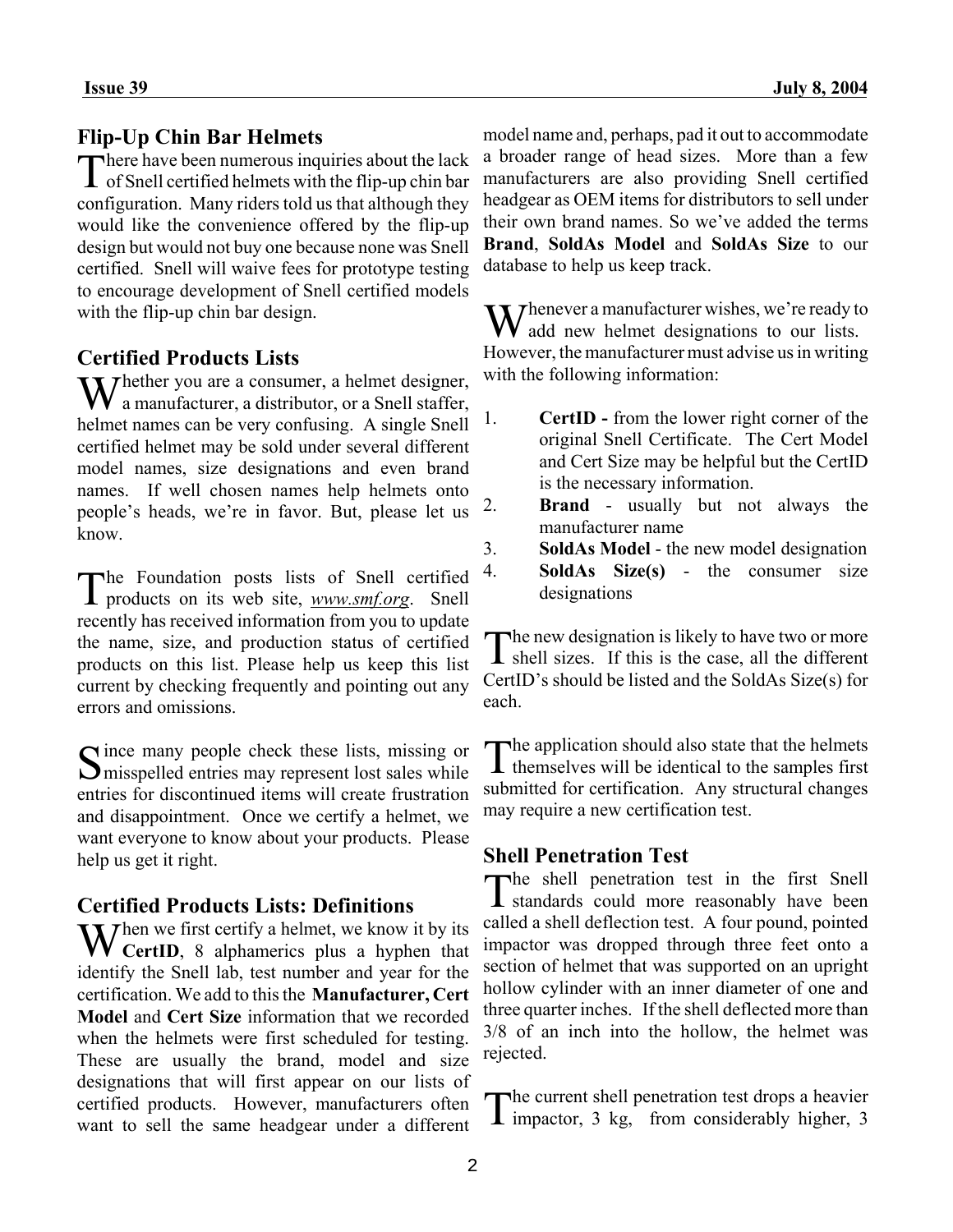meters but requires only that the penetrator not break through to make direct contact with a headform placed inside the helmet. Excepting only the 1985 Snell motorcycle helmet standard, this test has been in place in Snell motorsports standards since 1970 and also appears in the DOT motorcycle helmet standard, FMVSS 218, as well as a host of other national and international standards.

The 2005 Snell M and SA/K standards include<br>
some revisions for the shell penetration test which do not change the test materially but which define more precisely how the test is to be applied. For the first time in Snell standards, the penetration test sites is limited to points on or within a specified test line as drawn on the helmet shell. Also, these sites are now required to be no closer than 6 cm to the center of any previous impact or penetration test.

The description of the Snell penetration test headform is also modified. Realistically, all that is required of the headform is that it conform to the inner surface of the helmet beneath the site of the penetration test, that it support the helmet with no discernible deflection throughout the shock delivered by the falling impactor, and that it accommodate some telltale to identify instances of direct contact with the impactor point. The modified headform description allows simpler, more efficient test hardware enabling testing over all the legitimate sites throughout all the size ranges of helmets expected to be submitted for Snell testing.

Previous test gear limited the Snell penetration test<br>sites to the crown area of most helmets. Although no surprises are expected, there is, at least, a chance that some helmets that once performed well may fail in these new procedures. However, manufacturers of DOT qualified motorcycle helmets must deal with similar test requirements as specified in FMVSS 218 and manufacturers of helmets to be used in automotive racing may soon have to deal with an even more stringent test as specified in the FIA Advanced Helmet Test Specification.

This FIA Advanced Helmet Test Specification requires, among other things, that helmets withstand a 4 kg penetrator dropped through 3 meters and allow no direct contact between the penetrator and the supporting headform.

# **Single Impact Testing**

FIA has promulgated a set of requirements for headgear for use in their Formula 1 events. The FIA 8860-2004 Advanced Helmet Test Specification which will go into effect this July, is currently supplementary to Snell SA2000. Effectively, a helmet must already be Snell SA2000 capable in order to be considered a candidate for 8860-2004. However, the question remains, how much more demanding are the FIA tests over and above Snell SA2000.

There are a number of tests in FIA 8860 that might<br>give an SA2000 helmet trouble: the shell penetration test as discussed earlier in this issue, the shell hardness test which seems set to select for carbon fiber shells, the dynamic crush test and, of course, the tether loading tests for the HANS system which is now a requirement for Formula 1. However, one of the most critical and certainly the most interesting is the FIA 8860 impact testing.

FIA calls out impact test procedures almost precisely identical to SA2000 except, instead of two impacts at a particular site, FIA demands a single but much more severe impact. The dual impact method seemed serviceable and most laboratory ceilings were not much higher than the minimum necessary for the first Snell impact. However, no one seems to know just how much single impact capability is implied in meeting Snell dual impact test requirements.

The Foundation proposes to find out. We hope to test a range of current SA2000 and M2000 headgear in order to determine the most severe single impact they might be able to withstand at particular test sites. The immediate question is whether current Snell configurations can be made to meet FIA single impact requirements. However, the most